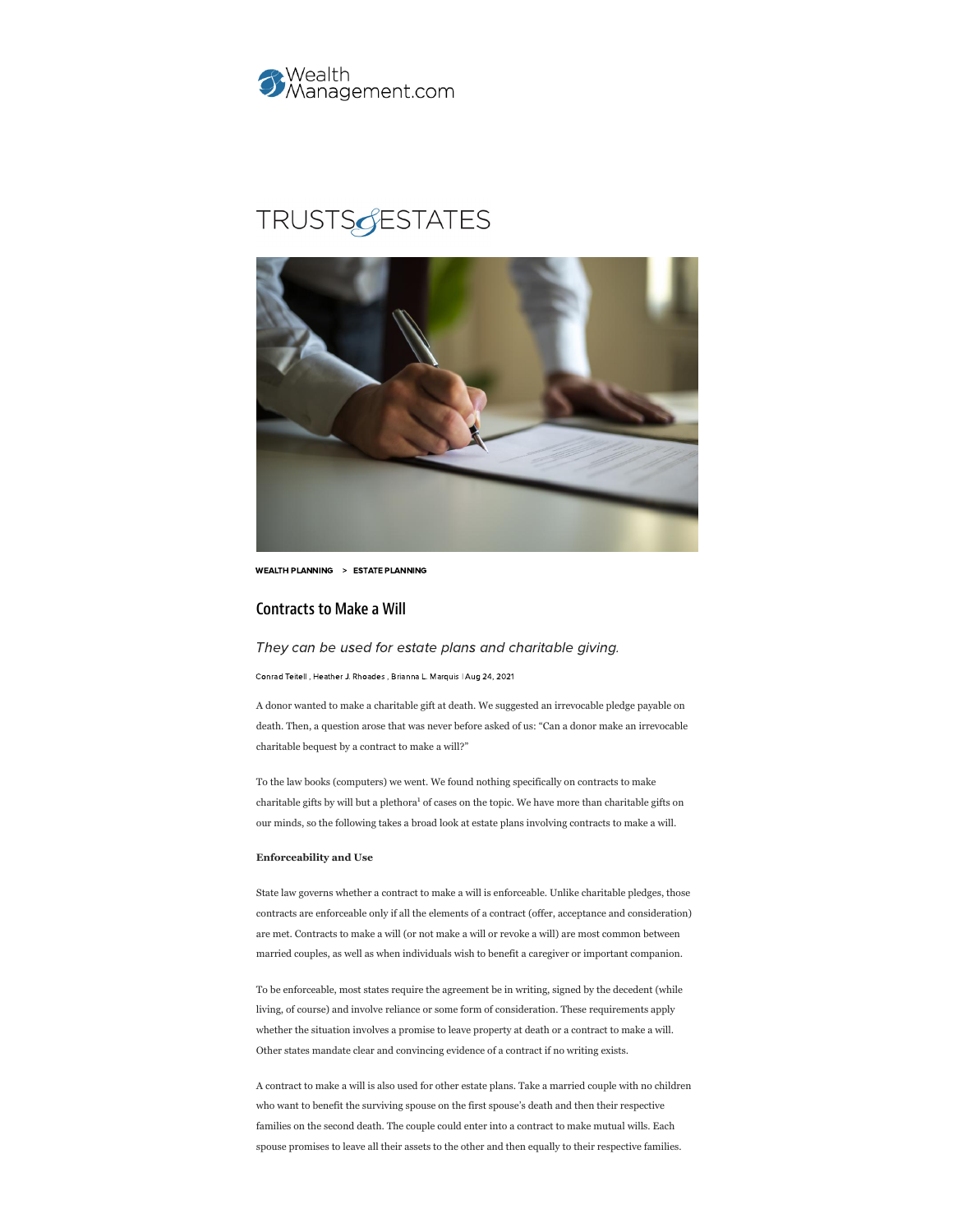Another option is for them to create inter vivos trusts. These contracts intend to assure that surviving spouses don't change their wills after the first spouse's death. 2

A will contract can also involve a promise to include a caregiver in the will if the caregiver provides specified services. Be alert to undue influence in this area.

Clients may also use will contracts in a divorce or legal separation**.** Divorcing spouses may promise to leave assets to the children of their marriage so that subsequent children or new spouses don't interfere with that portion of the inheritance.

Business partners may use a contract to make a will in place of a buyout, promising to bequeath certain partnership interests to one another. And a prenuptial agreement can include an agreement to make a will. 3

For a good laugh, see the YouTube video of a 55-second scene in the TV sitcom *Seinfeld*, in which George asks his fiancée, Susan, to sign a prenuptial agreement. 4

## **Clear and Unambiguous**

The writing must be clear and unambiguous. *Read v. McKeague<sup>5</sup>* involved a letter written by a decedent promising specified property to his spouse, a charity and his sister. It provided that "with the exception of a *slice* to the church and to my sister, I'd will you everything I possessed."<sup>6</sup> Unable to decipher the meaning of the word "slice," the court held that the letter was too vague to be a contract to make a will. Moreover, earlier cases using parol evidence to explain an underlying ambiguity in a contract weren't applicable because a contract hadn't even been created. The terms of the writing were too vague. If you've ever divided a pizza with those at your table, you know all slices aren't the same.

Surprise! Even seemingly clear wills can be a point of contention among family members. Married couples often execute reciprocal or "I love you wills," which leave everything to one another at the first death and then to agreed-on beneficiaries on the second death. Difficulty arises when surviving spouses later change their wills.

Another surprise! It can get even more contentious if it's a second marriage with children from previous relationships. As the case law shows, it's hard to prove that a contract to make a will existed between the spouses absent specific language in the wills demonstrating the spouses' intent.

## **Revocation**

Tweedie v. Sibley<sup>7</sup> involved a son's argument that his mother breached a contract to make a will. The son's parents executed wills leaving all assets to one another and forgiving the son's indebtedness to them on the survivor's death. After the first spouse's death, the son's debt repayments weren't consistent, and he ended up in arrears. The mother later revoked her will and executed a new one without the debt forgiveness provision. The son argued that other business arrangements made at the time the wills were executed established his parents' common purpose. The court disagreed, stating that when spouses execute simultaneous wills, it doesn't automatically mean that they've bound themselves not to revoke them.

Similarly, in *Keith v. Lulofs<sup>8</sup>* a Virginia appellate court upheld a trial court decision that wills executed by two spouses weren't irrevocable, reciprocal wills. Lucy and Arvid Keith both entered their marriage with one child each from previous relationships. They executed wills that left all their assets to one another on the first death. At the survivor's death, any remaining assets would be divided equally between the two children. A few years later, they took out an insurance policy naming both children as equal beneficiaries.

Arvid died first. Two months after his death, Lucy revoked her will and executed a new one leaving her entire estate to her daughter. She also updated the life insurance beneficiary to name only her daughter.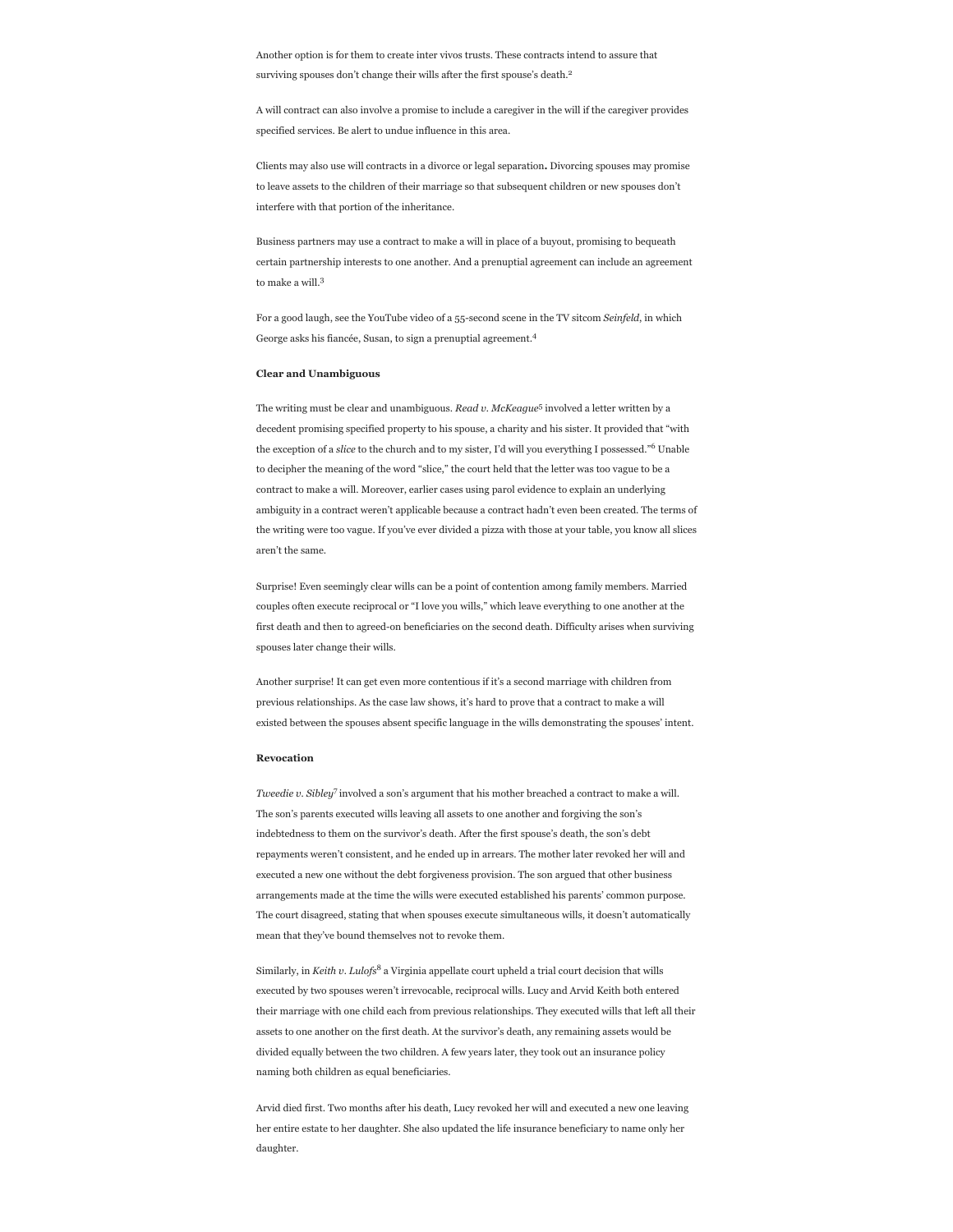Arvid's son challenged the new will but ultimately wasn't able to provide clear and satisfactory evidence to prove that the wills reflected a contractual agreement to bind the survivor. The court pointed out the difference between the law of wills and the law of contracts. Unlike contracts, wills are almost always unilaterally changeable. A will isn't irrevocable simply because it mirrors another individual's will. The language in the wills in this case wasn't sufficient to form a contract. Moreover, the son couldn't produce any corroborating evidence that the wills were meant to be contracts. Neither the daughter nor the drafting attorney offered any testimony supporting his position. Thus, Lucy's new will prevailed. The court noted that holding otherwise would create a significant risk that others might inadvertently bind themselves to the provisions of their wills if they happen to mirror another's document.

## **Cohabitation Agreements**

Unmarried couples often also wish to provide for one another and their joint descendants. They can accomplish this by using cohabitation agreements. Not surprisingly, enforceability is governed by state law.

The agreements can divvy up expenses, divide property if they break up and dictate what happens to property on a partner's death.

Movie fans, here's a real-life situation involving actor Lee Marvin: He argued in a California court that he didn't owe his longtime partner, Michelle Triola Marvin, any part of the property they acquired during their relationship or any continuing support once they went their separate ways.

The court sorted out several years of conflicting decisions about cohabitating California unmarried couples. Ultimately, the court looked at multiple legal principles regarding cohabitation agreements. When unmarried couples want to enter into a contract, they can do so by a written agreement or orally. If no written or oral contract exists, the court may look for an implied contract. Or, if there isn't an implied contract, the court can, as a matter of equity and fairness, find a reasonable solution. Movie fans may also remember that the court in this case gave rise to the term "palimony" (in essence, alimony from a pal).

The California Supreme Court, way back in 1976, acknowledged that non-marital relationships were becoming increasingly more common. It noted that as long as the relationship wasn't based solely on "sexual favors" cohabitation of unmarried individuals, the non-marital relationship shouldn't be viewed as an illegal act in itself. However, the court also pointed out that marital property laws still wouldn't apply. 9

## **Oral Contracts**

Oral promises<sup>10</sup> to make a will or to leave a specific devise aren't enforceable. *Congregation* Kadimah Toras-Moshe v. DeLeo<sup>11</sup> held that an oral promise made by an individual before he died wasn't binding on his estate. There wasn't reliance or consideration, and thus, the court noted it would be against public policy to uphold the oral promise against the estate. But in some cases, an oral promise, although not enforceable because it's not in writing, could be a foundation for an implied contract. 12

Young v. Young<sup>13</sup> involved an oral promise between a husband and wife to make mutual wills. In 1910, they agreed that the husband would convey real estate to the wife in exchange for executing wills that left all their respective property to each other. The husband conveyed the real estate, and they both executed wills complying with the oral agreement. Later, the wife destroyed her will and claimed she owned the property free from any claim by her husband. The court noted that oral contracts to make a will can't be enforced. However, because the wife didn't purchase the property, revoking her will caused the consideration for the agreement to fail. The court allowed the husband to recover the property, not because the oral contract was valid, but because he was entitled to be made whole in equity.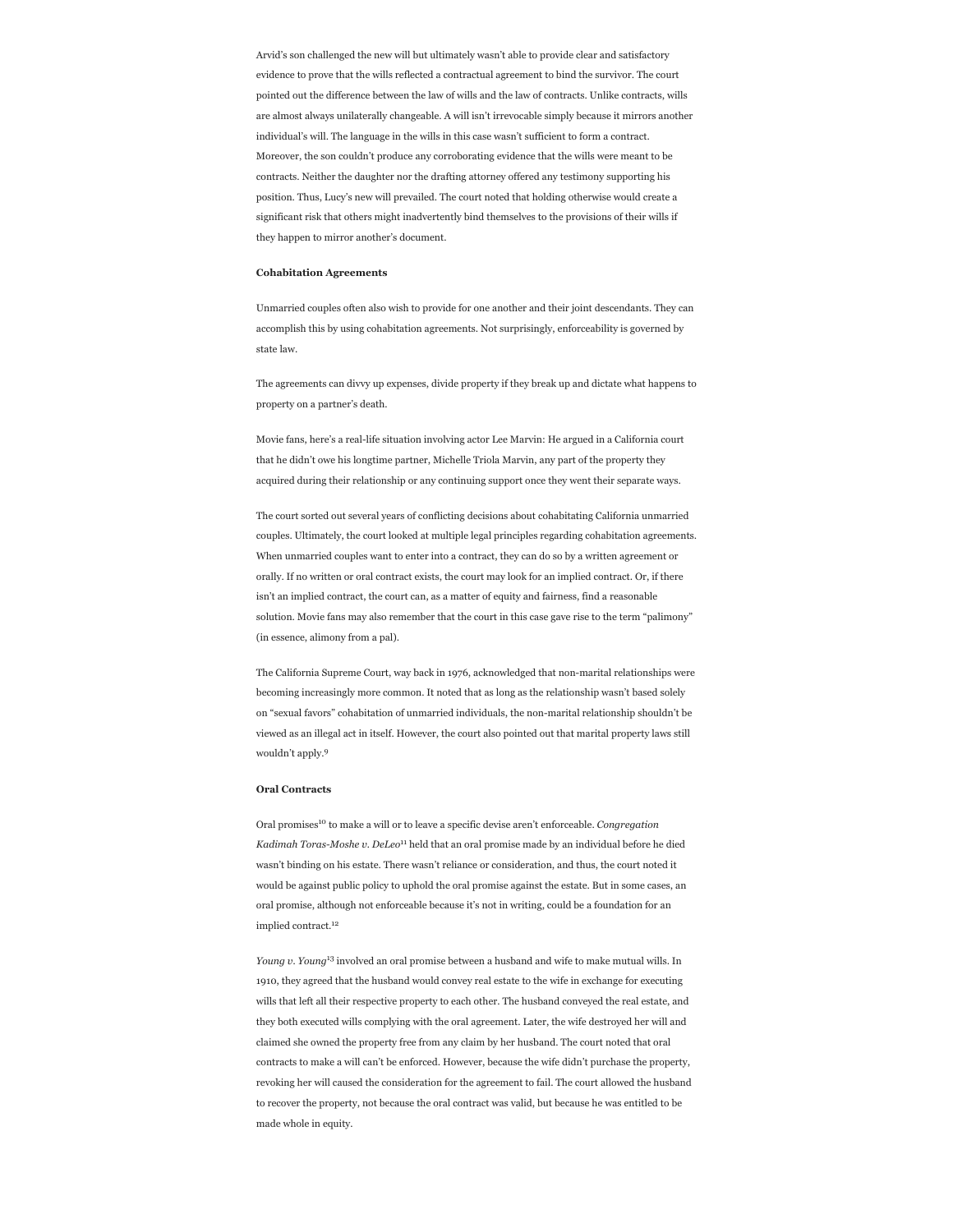In *Eaton v. Eaton*,<sup>14</sup> a father initially devised real property to one of his three sons but later orally promised it to all three sons if they made certain improvements to the property. Before the father died, the sons began construction on the home on the property. Less than a year after his oral promise, but before the sons could complete the improvements, the father died. The son receiving the property under the will was also named as executor. He allowed his brothers to complete the construction and later informed them that he didn't intend to honor his father's oral promise. The brothers sued him; the court upheld their claim for specific performance on the contract to make a will. Delaware recognizes the validity of written contracts to make a will, but not oral promises to make a will. But with clear and convincing evidence of part performance, a court could enforce a partly performed oral contract to make a will. In this case, the court found that the brothers met their burden of showing an enforceable oral contract to make a will.

#### **Naming Rights**

Unless a charity promises something in return, it's unlikely that a court would enforce a promise by a donor to make a will. A charity can offer naming rights in return for a promise. In that case, the donor and the charity should enter into a detailed agreement that includes what's being named and the duration of the naming right. Not including these details can cause problems. In 1969, the Hofheinz family gave \$1.5 million to the University of Houston (UH), which named the Hofheinz Pavilion in their honor. In 2016, UH sought donations to renovate the pavilion and offered naming rights to the donors who offered the largest contributions. The Hofheinz family sued to enforce the original agreement, but they ultimately settled for other name changes around the school. 15

Avoiding perpetual naming rights would have helped UH. Let the donor know at the outset if a name isn't going to be permanent. The charity might need flexibility later to bring in additional funds. Some charities include a specified number of years, but others might require the donor to make a specific contribution for the upkeep of a named building. Charities can also benefit from having a published policy on naming rights to assure the charity is consistent on naming opportunities. The policy can be included in a general gift acceptance policy or stand on its own. The policy should cover how long the naming rights last, the process for changing the name and a minimum gift threshold to even receive a naming right. 16

Several years after a building is named, it may become obsolete. The charity should have a procedure to either transfer the name to a different facility or terminate the right. As seen in recent years, a charity may have serious reasons to distance itself from a past donor.<sup>17</sup> A "morals" clause might be a good way to automatically rescind a naming right if the donor engages in an activity that goes against the charity's values or harms its reputation. Finally, it's important for the charity to be clear about how the name will be displayed and any future promotional expectations. The donor and the charity should agree on how the display will appear and whether any future consent from the donor is needed to display the name.<sup>18</sup>

#### **Potential Litigation**

Contracts to make a will are sometimes useful. So go for it if it's the best plan for your client's situation. But keep potential litigation in mind.

Disinherited beneficiaries in alleged violations of contracts to make a will can face challenges. Some courts don't favor those contracts. Courts must consider the language in the wills themselves, the circumstances surrounding the execution of the wills and a number of other factors.

In *Smith v. Turner*,<sup>19</sup> the court examined whether wills executed by a married couple were mutual wills under Georgia law. The husband's will left his wife all his property, but if she didn't survive him, the property would be distributed among his children. The wife's will provided that all her assets would pass to her husband if he survived her. If he didn't survive her, her assets would also be distributed among her husband's children. On her husband's death, some of his children contested his will, and the wife subsequently changed her will to disinherit those children. The children sued, claiming the wills were mutual. The court held that because neither will contained an express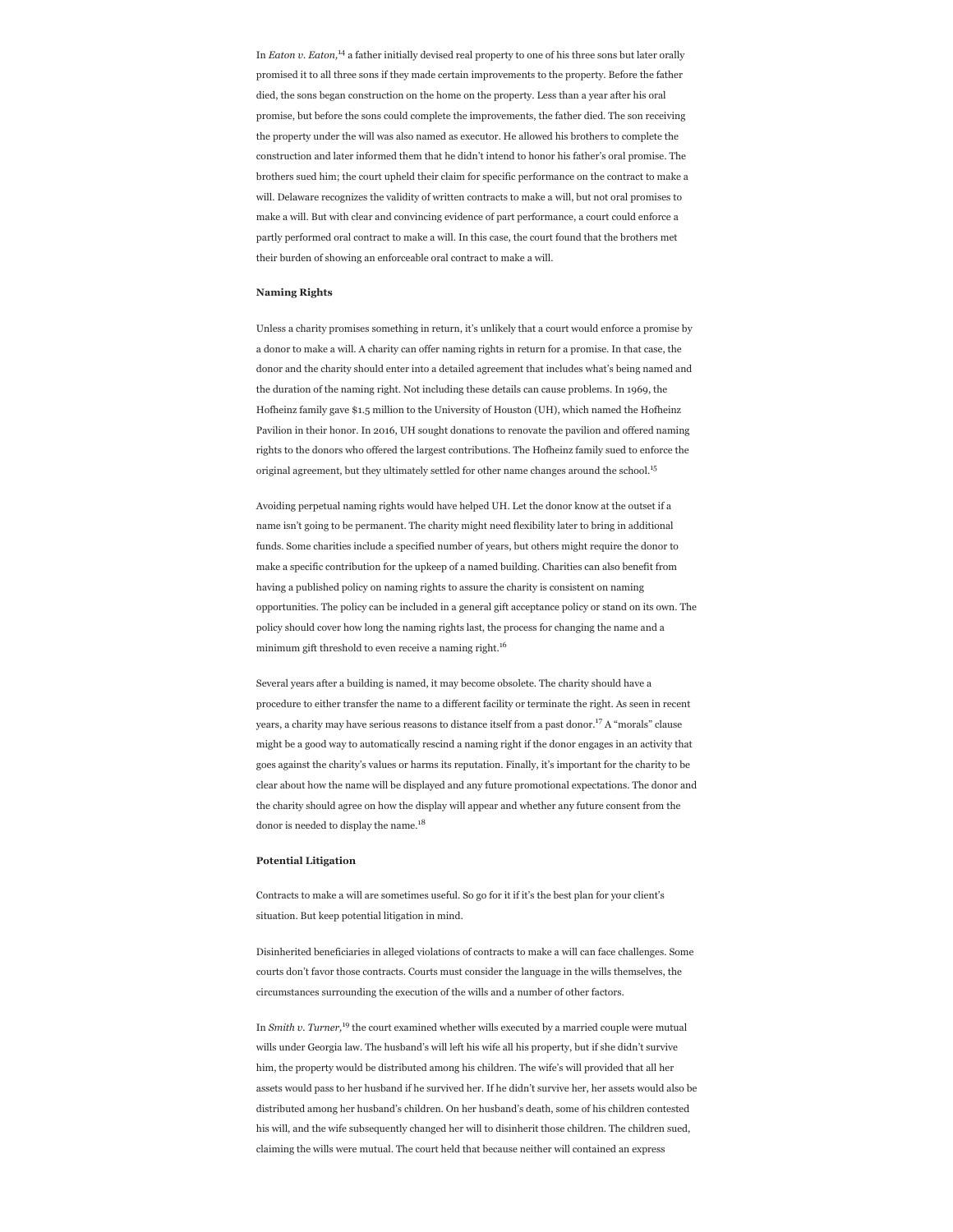statement that they were mutual, and there wasn't evidence of an express contract to make a will, they weren't mutual wills.

A Michigan case, *Teason v. Miles<sup>20</sup>* is an example of the court taking great care to avoid a finding of fraud in a contract for will situation. In that case, a mother died intestate leaving two sons. One son worked on the family farm and supported his mother for the last several years of her life. In exchange for his dedication, she promised her son she'd leave him 40 acres of the farm at her death. The mother died without making a will and didn't make any formal contract with her son. The court relied instead on testimony by friends and family that described the many times the mother expressed her gratitude for her son's work and her promise to leave him the land. The court also looked to an undelivered letter the mother had written to her attorney requesting he draw up a will leaving the land to her son. In this case, because the facts were so clear, the court held that the son was entitled to the acreage. We wouldn't bet the farm or ranch on another court's reaching this result. 21

The plaintiff, Thomas Fitzgerald, in *In re O'Connor's Estate<sup>22</sup>* wasn't so lucky. He rented a room from the decedent, Laura O'Connor, helped her with shopping and prepared her meals. When she moved to another location, he visited her every day. Laura signed a statement leaving all of her assets to Thomas, but it was handwritten by Thomas and wasn't a valid will. The court held that it wasn't sufficient as a contract to compensate Thomas for his services.

The plaintiff, Gloria Riendeau, in *Riendeau v. Grey*<sup>23</sup> put quantum meruit to work when arguing that she was entitled to compensation for 10 years of caregiving that she provided to Edward Orzech and his wife. The court stated that when there isn't a blood relation, the assumption is that the caregiver expects to be paid. Here, Gloria and her family leased real property from the Orzechs. In 1997, Gloria began caring for Mrs. Orzech, and she continued to do so until Mrs. Orzech died in 2000. At that point, she began caring for Mr. Orzech until his death in 2008. Initially, Gloria received \$800 per week, but the payments ended after only two weeks. The court, relying on testimony and evidence, held that Gloria was entitled to compensation for the time she spent caring for the Orzechs.

However, in *In re O'Connor's Estate*,<sup>24</sup> an opinion light on facts and legal analysis, the claim based on quantum meruit was denied.

## **Facts and Circumstances**

To sum up, you gotta know state law and the facts of each situation. You may think you hear Elgar's *Pomp and Circumstances* at law school graduations. But they're playing *Facts and Circumstances*!

Next month, we'll discuss charitable pledges.

#### Endnotes

1. From the film, *The Three Amigos*. El Guapo to Jefe: "Well, you told me I have a plethora, and I would just like to know if you know what a plethora is. I would not like to think that a person would tell someone he has a plethora and then find out that person has no idea what it means to have a plethora."

2. Carolyn L. Dessin, "The Troubled Relationship of Will Contracts and Spousal Protection: Time for an Amicable Separation," 45 *Cath. U.L. Rev.* 435 (1996).

3. For example, sample forms for New Jersey premarital agreements include a provision stating that each party must execute a will in accordance with the stipulations of the agreement. Then, they can't change or revoke their wills without the other individual's written consent. 12 N.J. Forms Legal & Bus. Section 27:53.

4. *[www.youtube.com/watch?v=sEsIV79ixok](http://www.youtube.com/watch?v=sEsIV79ixok)* .

5. *Read v. McKeague*, 252 Mass. 162 (1925).